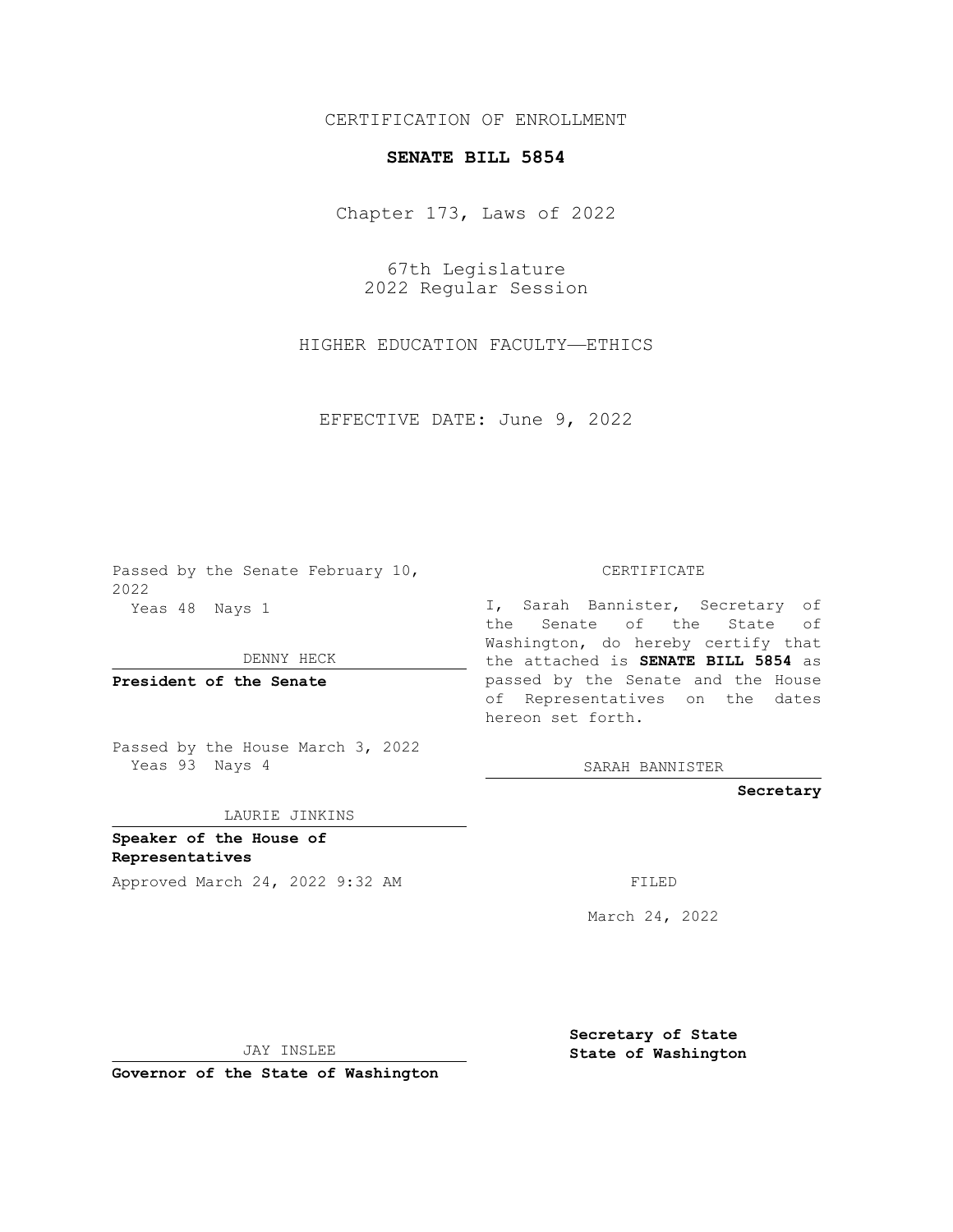## **SENATE BILL 5854**

Passed Legislature - 2022 Regular Session

**State of Washington 67th Legislature 2022 Regular Session**

**By** Senators Randall, Hunt, Lovick, Nobles, and C. Wilson

Read first time 01/13/22. Referred to Committee on Higher Education & Workforce Development.

1 AN ACT Relating to ethical performance of faculty duties; 2 amending RCW 42.52.200, 42.52.220, and 42.52.360; and reenacting and 3 amending RCW 42.52.010.

4 BE IT ENACTED BY THE LEGISLATURE OF THE STATE OF WASHINGTON:

5 **Sec. 1.** RCW 42.52.010 and 2011 c 60 s 28 are each reenacted and amended to read as follows:6

7 Unless the context clearly requires otherwise, the definitions in 8 this section apply throughout this chapter.

 (1) "Agency" means any state board, commission, bureau, committee, department, institution, division, or tribunal in the legislative, executive, or judicial branch of state government. "Agency" includes all elective offices, the state legislature, those institutions of higher education created and supported by the state 14 government, and those courts that are parts of state government.

 (2) "Assist" means to act, or offer or agree to act, in such a way as to help, aid, advise, furnish information to, or otherwise provide assistance to another person, believing that the action is of help, aid, advice, or assistance to the person and with intent so to 19 assist such person.

20 (3) "Beneficial interest" has the meaning ascribed to it under 21 the Washington case law. However, an ownership interest in a mutual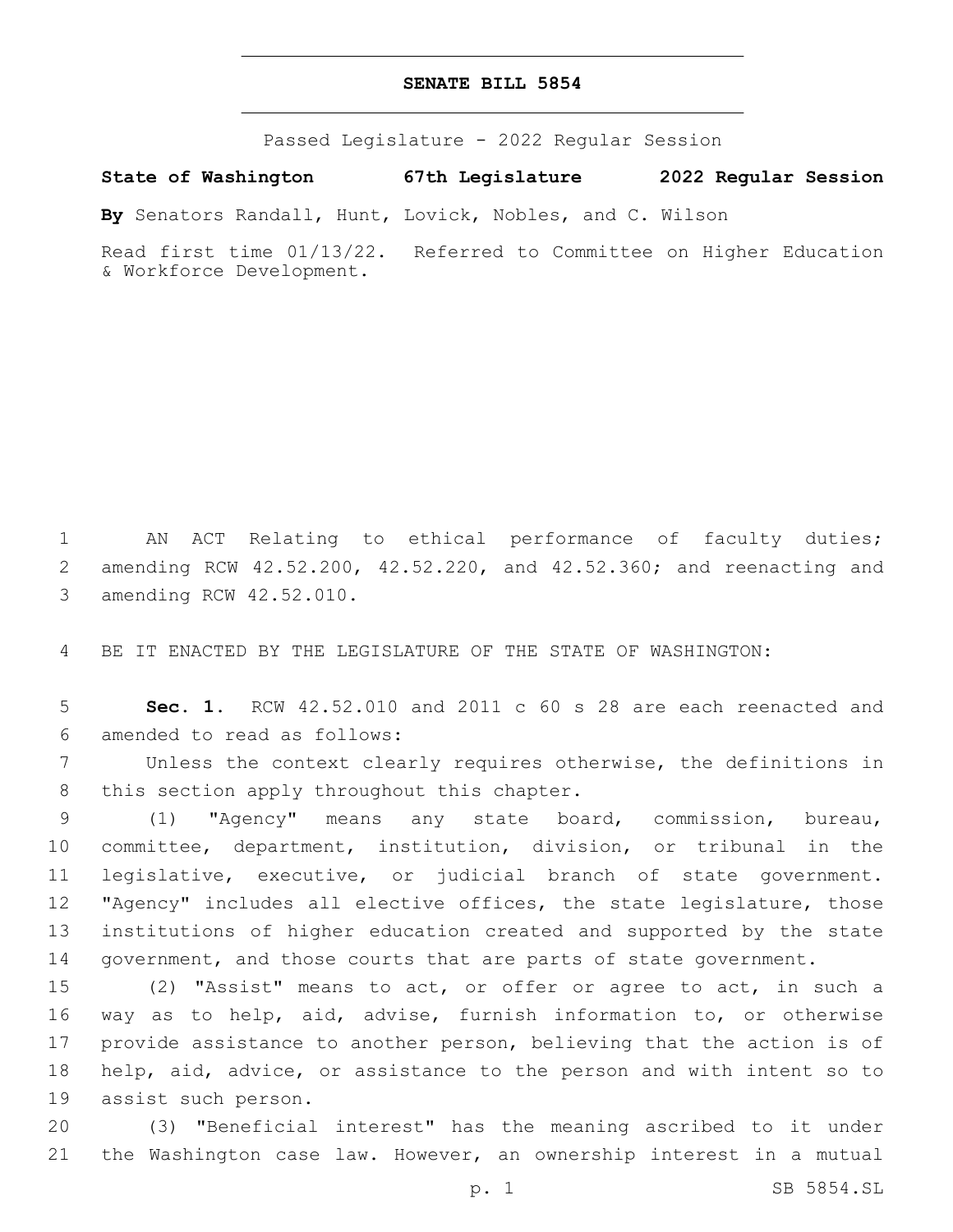fund or similar investment pooling fund in which the owner has no management powers does not constitute a beneficial interest in the 3 entities in which the fund or pool invests.

 (4) "Compensation" means anything of economic value, however designated, that is paid, loaned, granted, or transferred, or to be paid, loaned, granted, or transferred for, or in consideration of, 7 personal services to any person.

 (5) "Confidential information" means (a) specific information, rather than generalized knowledge, that is not available to the general public on request or (b) information made confidential by 11 law.

 (6) "Contract" or "grant" means an agreement between two or more persons that creates an obligation to do or not to do a particular thing. "Contract" or "grant" includes, but is not limited to, an employment contract, a lease, a license, a purchase agreement, or a 16 sales agreement.

 (7) "Ethics boards" means the commission on judicial conduct, the legislative ethics board, and the executive ethics board.

 (8) "Family" has the same meaning as "immediate family" in RCW 20 42.17A.005.

 (9) "Gift" means anything of economic value for which no 22 consideration is given. "Gift" does not include:

 (a) Items from family members or friends where it is clear beyond a reasonable doubt that the gift was not made as part of any design to gain or maintain influence in the agency of which the recipient is 26 an officer or employee;

 (b) Items related to the outside business of the recipient that are customary and not related to the recipient's performance of 29 official duties;

 (c) Items exchanged among officials and employees or a social event hosted or sponsored by a state officer or state employee for 32 coworkers;

 (d) Payments by a governmental or nongovernmental entity of reasonable expenses incurred in connection with a speech, presentation, appearance, or trade mission made in an official capacity. As used in this subsection, "reasonable expenses" are limited to travel, lodging, and subsistence expenses incurred the day 38 before through the day after the event;

 (e) Items a state officer or state employee is authorized by law 40 to accept;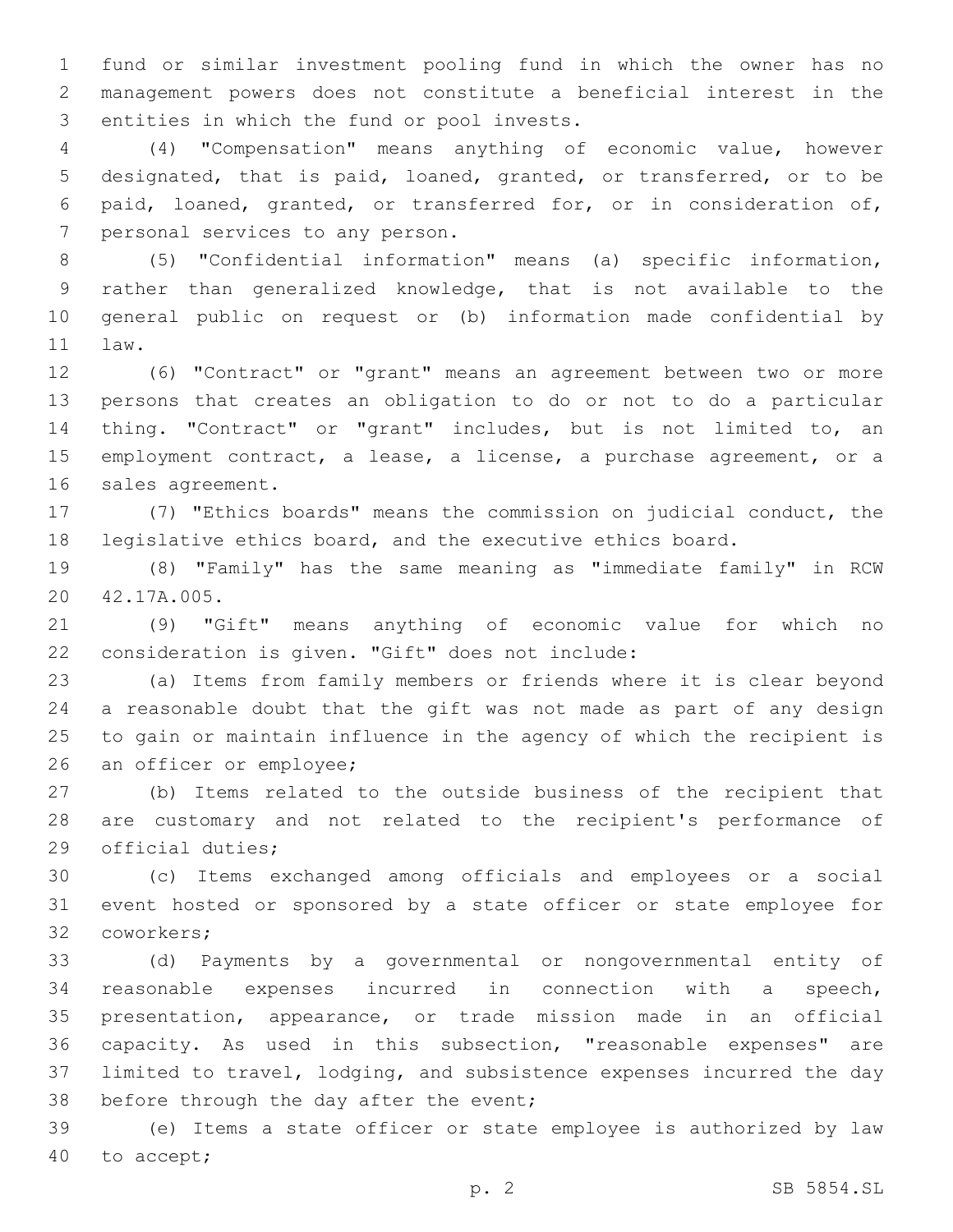(f) Payment of enrollment and course fees and reasonable travel expenses attributable to attending seminars and educational programs sponsored by a bona fide governmental or nonprofit professional, educational, trade, or charitable association or institution. As used in this subsection, "reasonable expenses" are limited to travel, lodging, and subsistence expenses incurred the day before through the 7 day after the event;

 (g) Items returned by the recipient to the donor within thirty days of receipt or donated to a charitable organization within thirty 10 days of receipt;

(h) Campaign contributions reported under chapter 42.17A RCW;

 (i) Discounts available to an individual as a member of an employee group, occupation, or similar broad-based group; and

 (j) Awards, prizes, scholarships, or other items provided in recognition of academic or scientific achievement.

 (10) "Head of agency" means the chief executive officer of an agency. In the case of an agency headed by a commission, board, committee, or other body consisting of more than one natural person, agency head means the person or board authorized to appoint agency 20 employees and regulate their conduct.

 (11) "Honorarium" means money or thing of value offered to a state officer or state employee for a speech, appearance, article, or similar item or activity in connection with the state officer's or 24 state employee's official role.

 (12) "Institution of higher education" has the same meaning as in RCW 28B.10.016.

27 (13) "Official duty" means those duties within the specific scope of employment of the state officer or state employee as defined by the officer's or employee's agency or by statute or the state Constitution.30

31 ((+13))) (14) "Participate" means to participate in state action or a proceeding personally and substantially as a state officer or state employee, through approval, disapproval, decision, recommendation, the rendering of advice, investigation, or otherwise but does not include preparation, consideration, or enactment of legislation or the performance of legislative duties.

37 (((14))) (15) "Person" means any individual, partnership, association, corporation, firm, institution, or other entity, whether 39 or not operated for profit.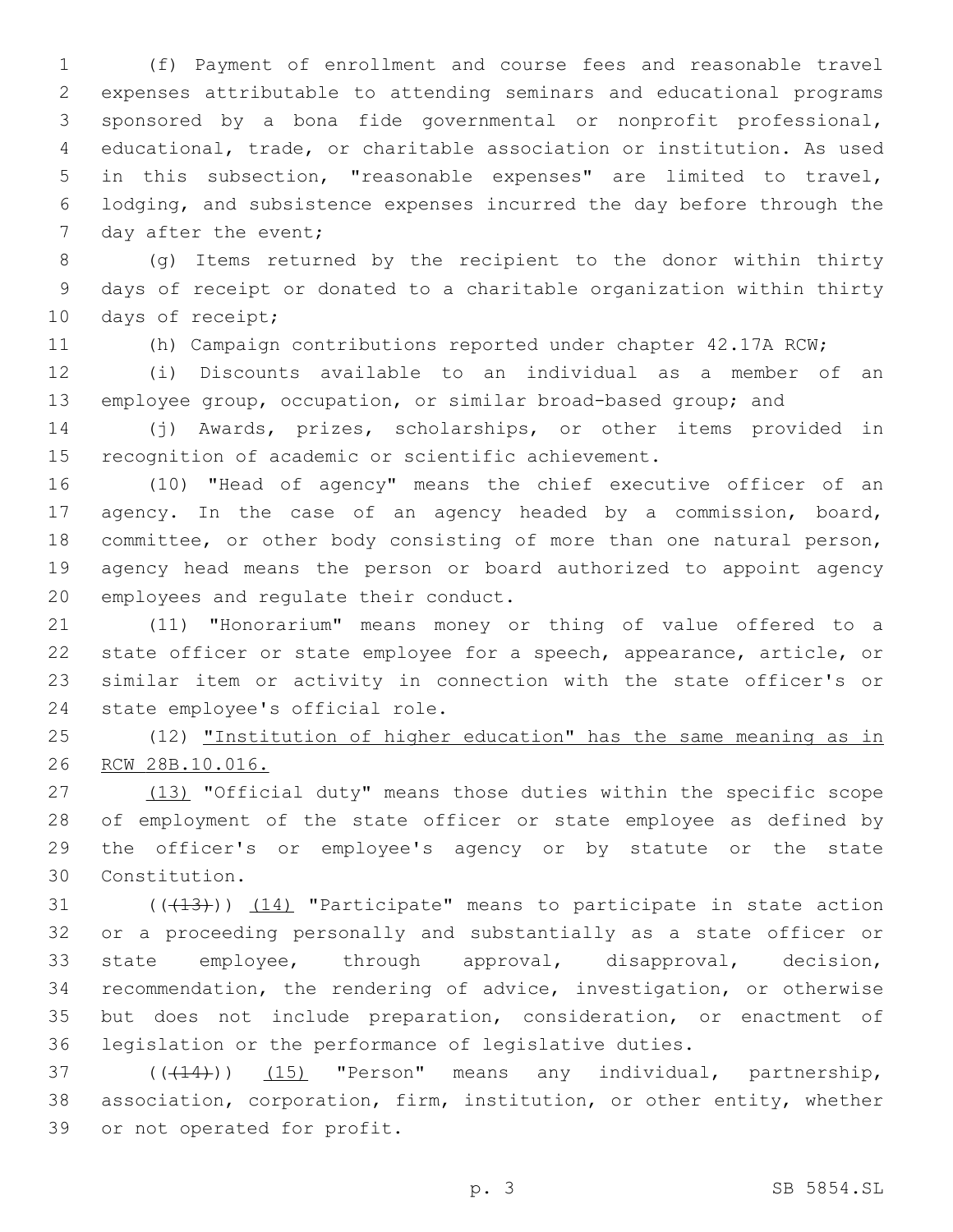1 (( $(15)$ )) (16) "Regulatory agency" means any state board, 2 commission, department, or officer, except those in the legislative 3 or judicial branches, authorized by law to conduct adjudicative 4 proceedings, issue permits or licenses, or to control or affect 5 interests of identified persons.

 $((+16))$   $(17)$  "Responsibility" in connection with a transaction involving the state, means the direct administrative or operating authority, whether intermediate or final, and either exercisable alone or through subordinates, effectively to approve, disapprove, or otherwise direct state action in respect of such transaction.

11  $((+17))$   $(18)$  "State action" means any action on the part of an 12 agency, including, but not limited to:

13 (a) A decision, determination, finding, ruling, or order; and

14 (b) A grant, payment, award, license, contract, transaction, 15 sanction, or approval, or the denial thereof, or failure to act with 16 respect to a decision, determination, finding, ruling, or order.

17 (((18)) (19) "State employee" means an individual who is 18 employed by an agency in any branch of state government. For purposes 19 of this chapter, employees of the superior courts are not state 20 officers or state employees.

21 (((19))) (20) "State officer" means every person holding a position of public trust in or under an executive, legislative, or judicial office of the state. "State officer" includes judges of the superior court, judges of the court of appeals, justices of the supreme court, members of the legislature together with the secretary 26 of the senate and the chief clerk of the house of representatives, holders of elective offices in the executive branch of state 28 government, chief executive officers of state agencies, members of boards, commissions, or committees with authority over one or more state agencies or institutions, and employees of the state who are engaged in supervisory, policy-making, or policy-enforcing work. For the purposes of this chapter, "state officer" also includes any person exercising or undertaking to exercise the powers or functions 34 of a state officer.

 $35$  ( $(\overline{+20})$ )  $(21)$  "Thing of economic value," in addition to its 36 ordinary meaning, includes:

37 (a) A loan, property interest, interest in a contract or other 38 chose in action, and employment or another arrangement involving a 39 right to compensation;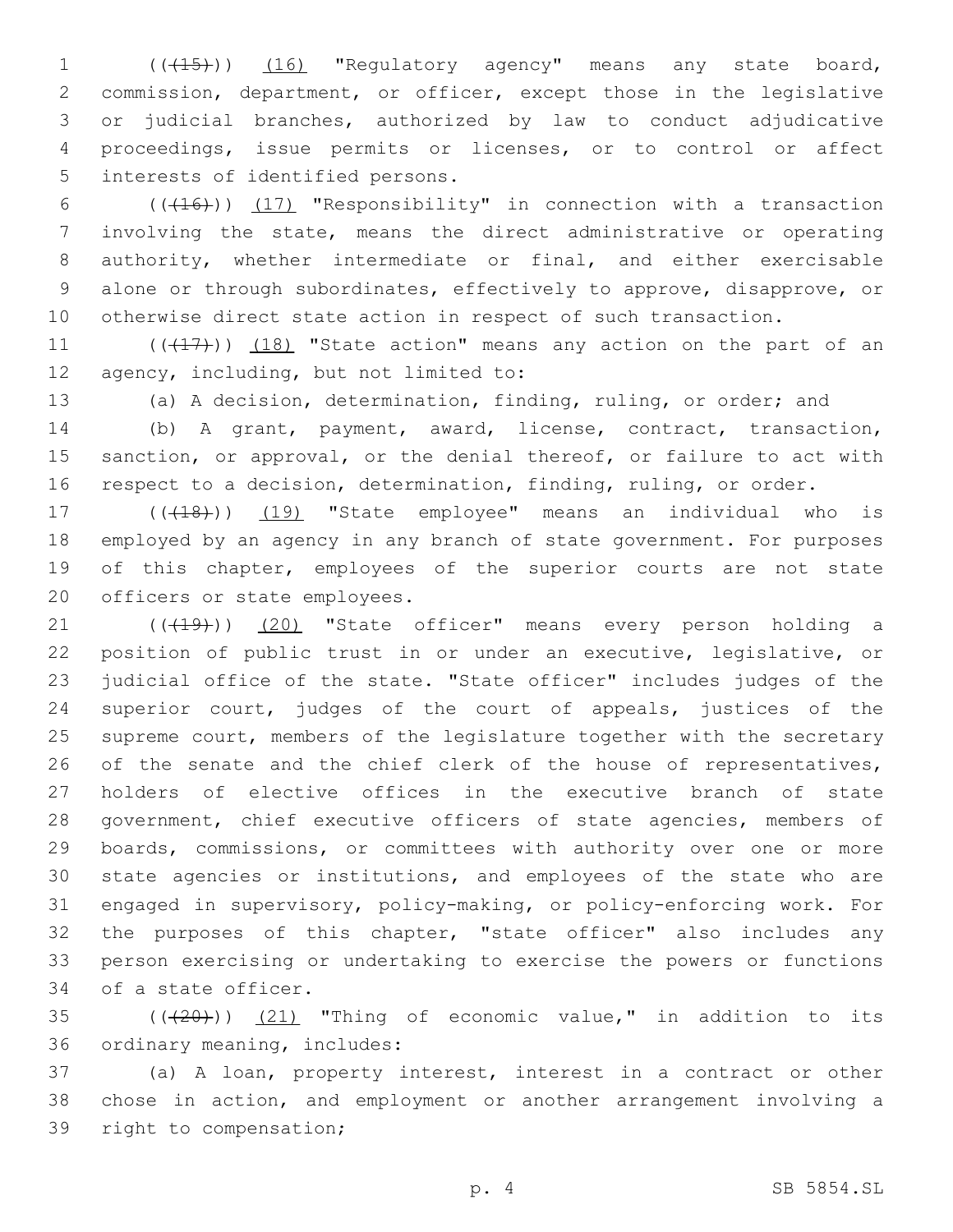(b) An option, irrespective of the conditions to the exercise of 2 the option; and

 (c) A promise or undertaking for the present or future delivery 4 or procurement.

 $((+21))$   $(22)$  (a) "Transaction involving the state" means a proceeding, application, submission, request for a ruling or other determination, contract, claim, case, or other similar matter that 8 the state officer, state employee, or former state officer or state employee in question believes, or has reason to believe:

(i) Is, or will be, the subject of state action; or

(ii) Is one to which the state is or will be a party; or

 (iii) Is one in which the state has a direct and substantial 13 proprietary interest.

 (b) "Transaction involving the state" does not include the following: Preparation, consideration, or enactment of legislation, including appropriation of moneys in a budget, or the performance of legislative duties by an officer or employee; or a claim, case, lawsuit, or similar matter if the officer or employee did not participate in the underlying transaction involving the state that is 20 the basis for the claim, case, or lawsuit.

21 (((22))) (23) "University" includes "state universities" and "regional universities" as defined in RCW 28B.10.016 and also includes any research or technology institute affiliated with a 24 university( $\frac{1}{7}$  including without limitation, the Spokane intercollegiate research and technology institute and the Washington 26 technology center)).

27 (((23))) (24) "University research employee" means a state officer or state employee employed by a university, but only to the extent the state officer or state employee is engaged in research, technology transfer, approved consulting activities related to research and technology transfer, or other incidental activities.

 **Sec. 2.** RCW 42.52.200 and 2005 c 106 s 3 are each amended to 33 read as follows:

 (1) Each agency may adopt rules consistent with law, for use within the agency to protect against violations of this chapter.

 (2) Each agency proposing to adopt rules under this section shall forward the rules to the appropriate ethics board before they may take effect. The board may submit comments to the agency regarding 39 the proposed rules.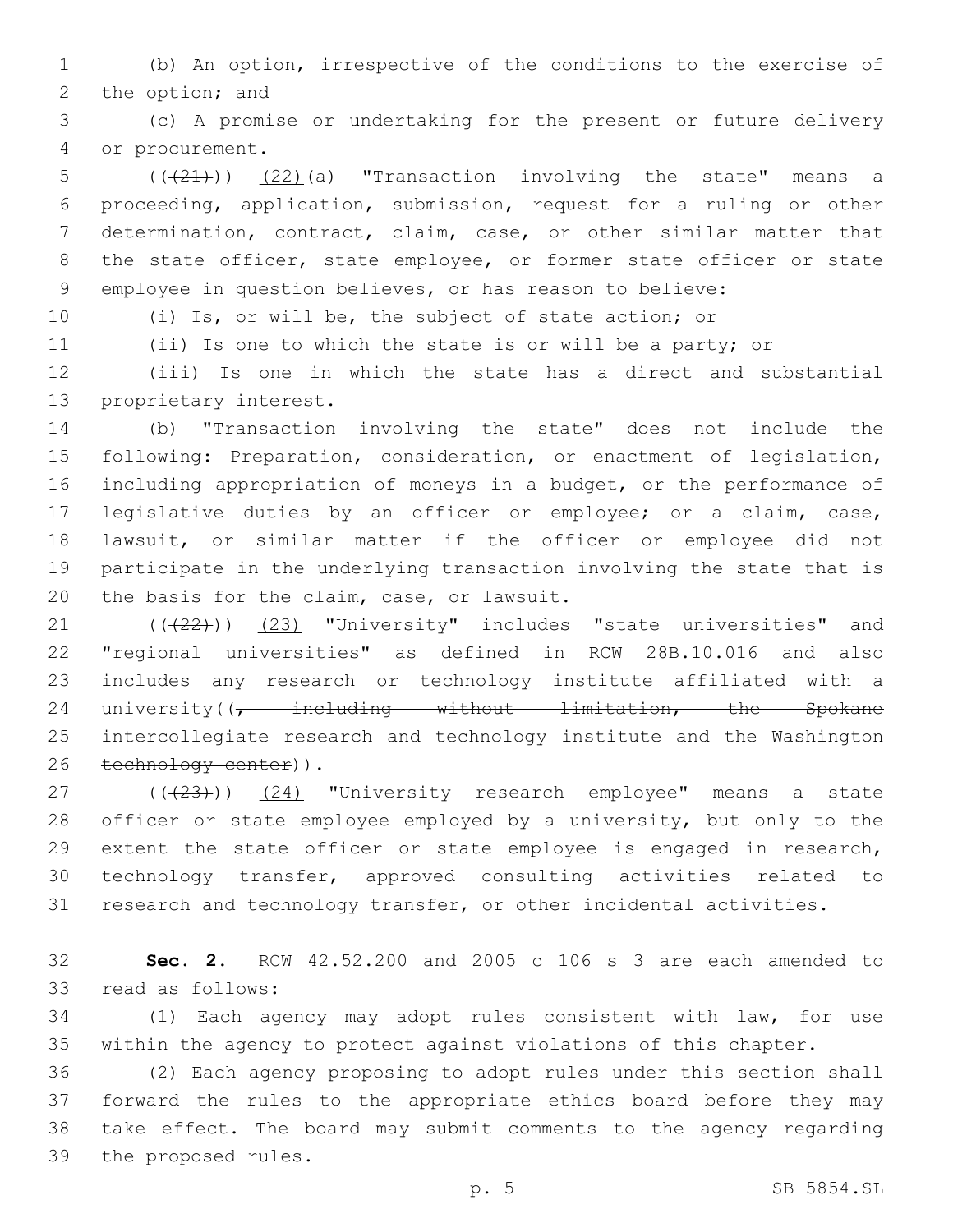1 (3) This section applies to ((universities)) institutions of 2 higher education only to the extent their activities are not subject 3 to RCW 42.52.220.

4 **Sec. 3.** RCW 42.52.220 and 2005 c 106 s 4 are each amended to 5 read as follows:

6 (1) Consistent with the state policy to encourage basic and 7 applied scientific research by the state's research universities as 8 stated in RCW 28B.140.005, and consistent with the expectations of 9 university faculty to produce, publish, and disseminate research and 10 scholarship, each university and the state board for community and 11 technical colleges may develop, adopt, and implement one or more 12 written administrative processes that shall((, upon approval by the 13  $\frac{13}{2}$   $\frac{13}{2}$   $\frac{13}{2}$   $\frac{13}{2}$   $\frac{13}{2}$   $\frac{13}{2}$   $\frac{13}{2}$   $\frac{13}{2}$   $\frac{13}{2}$   $\frac{13}{2}$   $\frac{13}{2}$   $\frac{13}{2}$   $\frac{13}{2}$   $\frac{13}{2}$   $\frac{13}{2}$   $\frac{13}{2}$   $\frac{13}{2}$   $\frac{13}{2}$   $\frac{13}{2}$   $\frac{13}{2}$ 14 ((universities)) institutions of higher education, faculty, and 15 university research employees under RCW 42.52.030, 42.52.040, 16 42.52.080, 42.52.110, 42.52.120, 42.52.130, 42.52.140, 42.52.150, and 17 42.52.160. The ((universities)) institutions of higher education 18 shall coordinate on the development of administrative processes to 19 ensure the processes are comparable. Each policy shall apply upon 20 approval by boards of trustees or regents for the state universities, 21 regional universities, and The Evergreen State College, or by the 22 state board for community and technical colleges. Each board of 23 trustees or regents and the state board for community and technical 24 colleges must provide the executive ethics board with a copy of each 25 institution's policy upon approval. A faculty member or university 26 research employee in compliance with the processes authorized in this 27 section shall be deemed to be in compliance with RCW 42.52.030, 28 42.52.040, 42.52.080, 42.52.110, 42.52.120, 42.52.130, 42.52.140, 29 42.52.150, and 42.52.160.

30 (2) The executive ethics board shall enforce activity subject to 31 the written approval processes under this section, as provided in RCW 32 42.52.360.

33 **Sec. 4.** RCW 42.52.360 and 2013 c 190 s 3 are each amended to 34 read as follows:

 (1) The executive ethics board shall enforce this chapter and rules adopted under it with respect to statewide elected officers and all other officers and employees in the executive branch, boards and commissions, and institutions of higher education.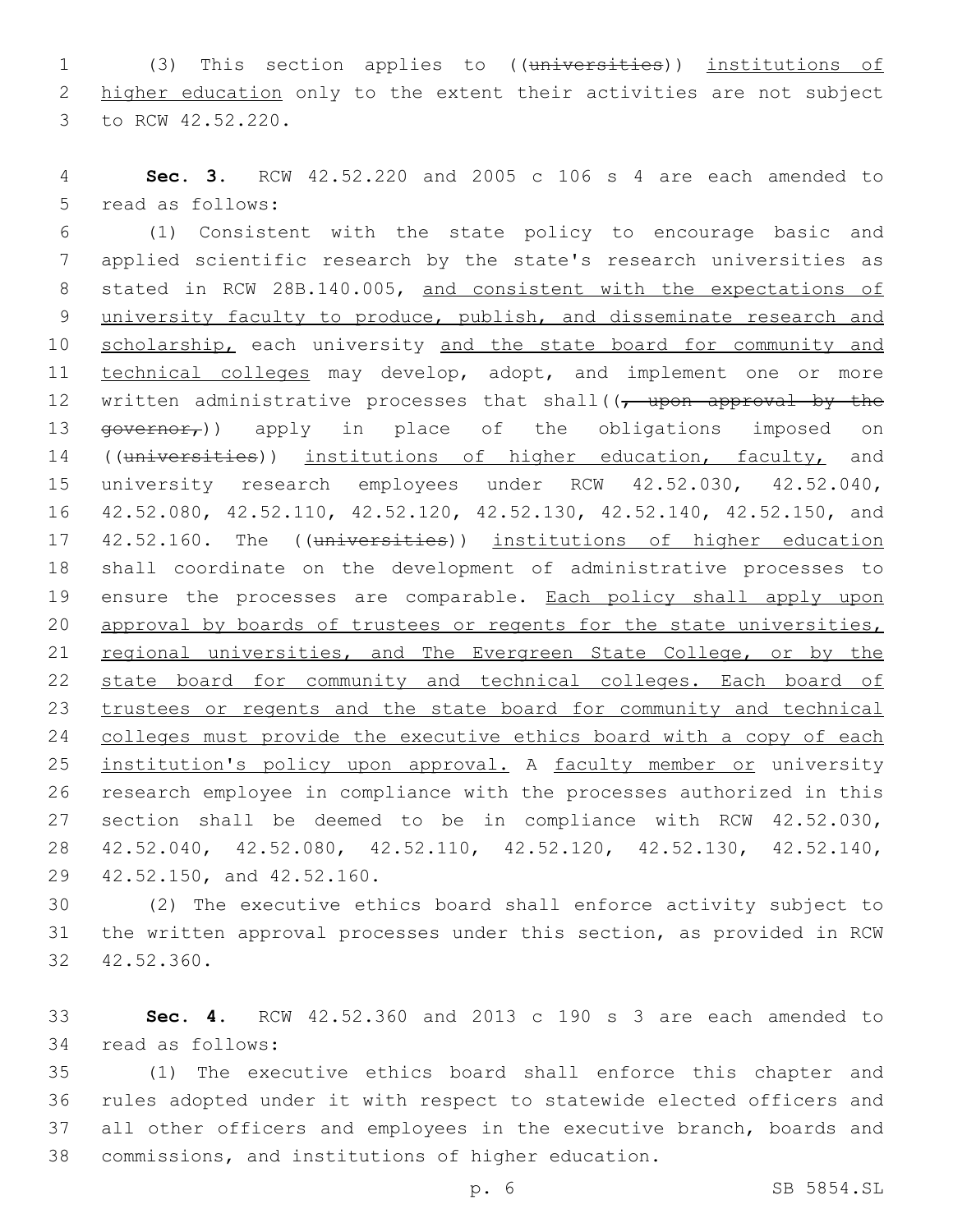1 (2) The executive ethics board shall enforce this chapter with 2 regard to the activities of ((university)) institution of higher 3 education faculty and research employees as provided in this 4 subsection.

 (a) With respect to compliance with RCW 42.52.030, 42.52.110, 42.52.130, 42.52.140, and 42.52.150, the administrative process for university research employees shall be consistent with and adhere to no less than the current standards in regulations of the United States public health service and the office of the secretary of the department of health and human services in Title 42 C.F.R. Part 50, Subpart F relating to promotion of objectivity in research.

12 (b) With respect to compliance with RCW 42.52.040, 42.52.080, and 13 42.52.120, the administrative process shall include a comprehensive 14 system for the disclosure, review, and approval of outside work 15 activities by ((university)) institution of higher education faculty 16 and research employees while assuring that such employees are 17 fulfilling their employment obligations to the ((university)) 18 institution of higher education.

19 (c) With respect to compliance with RCW 42.52.160, the 20 administrative process shall include ((a)) reasonable determinations 21 by the ((university)) institution of higher education of 22 ((acceptable)):

23 (i) Acceptable private uses having de minimis costs to the 24 ((university)) institution of higher education and a method for 25 establishing fair and reasonable reimbursement charges for private 26 uses the costs of which are in excess of de minimis; and

27 (ii) Acceptable private uses having more than de minimis costs to 28 the institution of higher education, but which are performed as part 29 of the faculty or research employee's duties or job requirements.

(3) The executive ethics board shall:30

31 (a) Develop educational materials and training;

 (b) Adopt rules and policies governing the conduct of business by the board, and adopt rules defining working hours for purposes of RCW 42.52.180 and where otherwise authorized under chapter 154, Laws of 35 1994;

36 (c) Issue advisory opinions;

37 (d) Investigate, hear, and determine complaints by any person or 38 on its own motion;

39 (e) Impose sanctions including reprimands and monetary penalties;